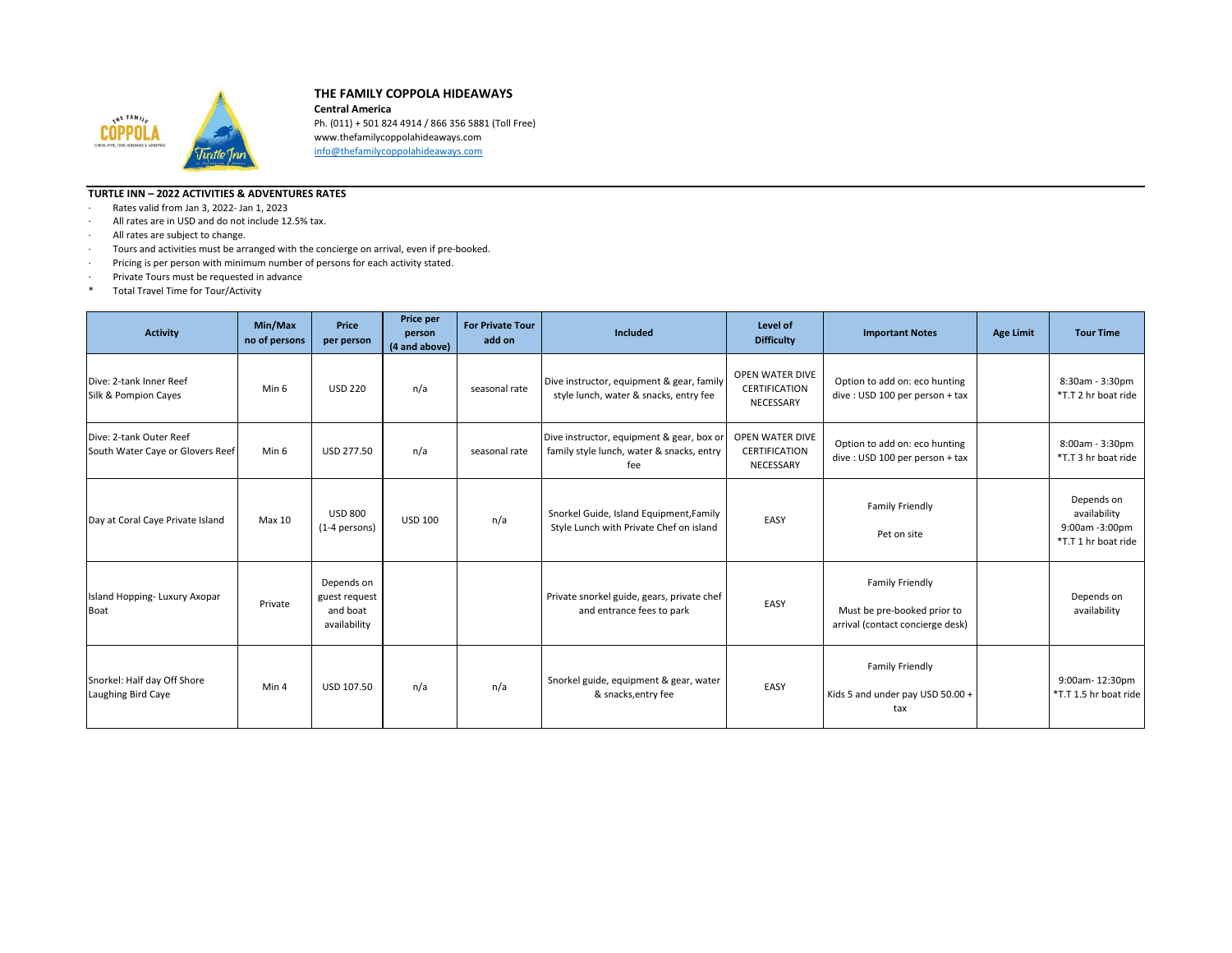| <b>Activity</b>                                         | Min/Max<br>no of persons | Price<br>per person | Price per<br>person<br>(4 and above) | <b>For Private Tour</b><br>add on | Included                                                                                                                      | Level of<br><b>Difficulty</b>                        | <b>Important Notes</b>                                                   | <b>Age Limit</b> | <b>Tour Time</b>                          |
|---------------------------------------------------------|--------------------------|---------------------|--------------------------------------|-----------------------------------|-------------------------------------------------------------------------------------------------------------------------------|------------------------------------------------------|--------------------------------------------------------------------------|------------------|-------------------------------------------|
| Snorkel: Full Day Inner Reef<br>Laughing Bird Caye      | Min 4                    | USD 132.50          | n/a                                  | seasonal rate                     | Snorkel guide, equipment & gear, box<br>lunch or family style lunch, water, snacks,<br>entry fee                              | EASY                                                 | Family Friendly<br>Kids 5 and under pay USD 50.00 +<br>tax               |                  | 9:00am - 2:30 pm<br>*T.T 1.5 hr boat ride |
| Snorkel: Silk Cayes and Pompion<br>Caye                 | Min 6                    | <b>USD 170</b>      | n/a                                  | seasonal rate                     | Snorkel guide, equipment & gear, box<br>lunch or family style lunch, water, snacks,<br>entry fee                              | EASY                                                 | Family Friendly<br>Kids 5 and under pay USD 50.00 +<br>tax               |                  | 8:30am - 3:30pm<br>*T.T 2 hr boat ride    |
| Snorkel: Outer Reef<br>South Water Caye or Glovers Reef | Min 6                    | USD 207.50          | n/a                                  |                                   | Snorkel guide, equipment & gear, box<br>lunch or family style lunch, water, snacks,<br>entry fee                              |                                                      |                                                                          |                  | 8:00am - 3:30pm<br>*T.T 3 hr boat ride    |
| PADI: Discover Scuba                                    |                          | <b>USD 290</b>      |                                      |                                   | All course material, equipment, Padi<br>Discover Scuba card, box lunch or family<br>style lunch, entry fee                    |                                                      | Age Limit: 10 yrs and up                                                 |                  |                                           |
| PADI: Open Water Diver                                  |                          | <b>USD 755</b>      |                                      |                                   | All material, equipment, Padi temporary<br>scuba card, box lunch or family style<br>lunch, water, snacks, entry fee           |                                                      | Age Limit: 15 yrs and up<br>Combined with other snorkel/<br>dive tours   |                  | Depends on daily<br>schedule              |
| PADI: Junior Open Water                                 |                          | <b>USD 755</b>      |                                      |                                   | All material, equipment, Padi Junior<br>temporary scuba card, box lunch or<br>family style lunch, water, snacks, entry<br>fee |                                                      | Age range: 10 - 14 yrs old<br>Combined with other snorkel/<br>dive tours |                  | Depends on daily<br>schedule              |
| PADI: Advanced Diver                                    |                          | <b>USD 730</b>      |                                      |                                   | All material, equipment, Padi temporary<br>Scuba card, Box Lunch                                                              | OPEN WATER DIVE<br><b>CERTIFICATION</b><br>NECESSARY | Combined with other snorkel/<br>dive tours                               |                  | Depends on daily<br>schedule              |
| PADI: Open Water Referral                               |                          | <b>USD 730</b>      |                                      |                                   | All material, equipment, Padi temporary<br>scuba card, box lunch                                                              |                                                      | Combined with other snorkel/<br>dive tours                               |                  | Depends on daily<br>schedule              |
| PADI: Refresher Course                                  |                          | USD 62.50           |                                      |                                   |                                                                                                                               |                                                      | Out on reef with daily day trips                                         |                  | Depends on daily<br>schedule              |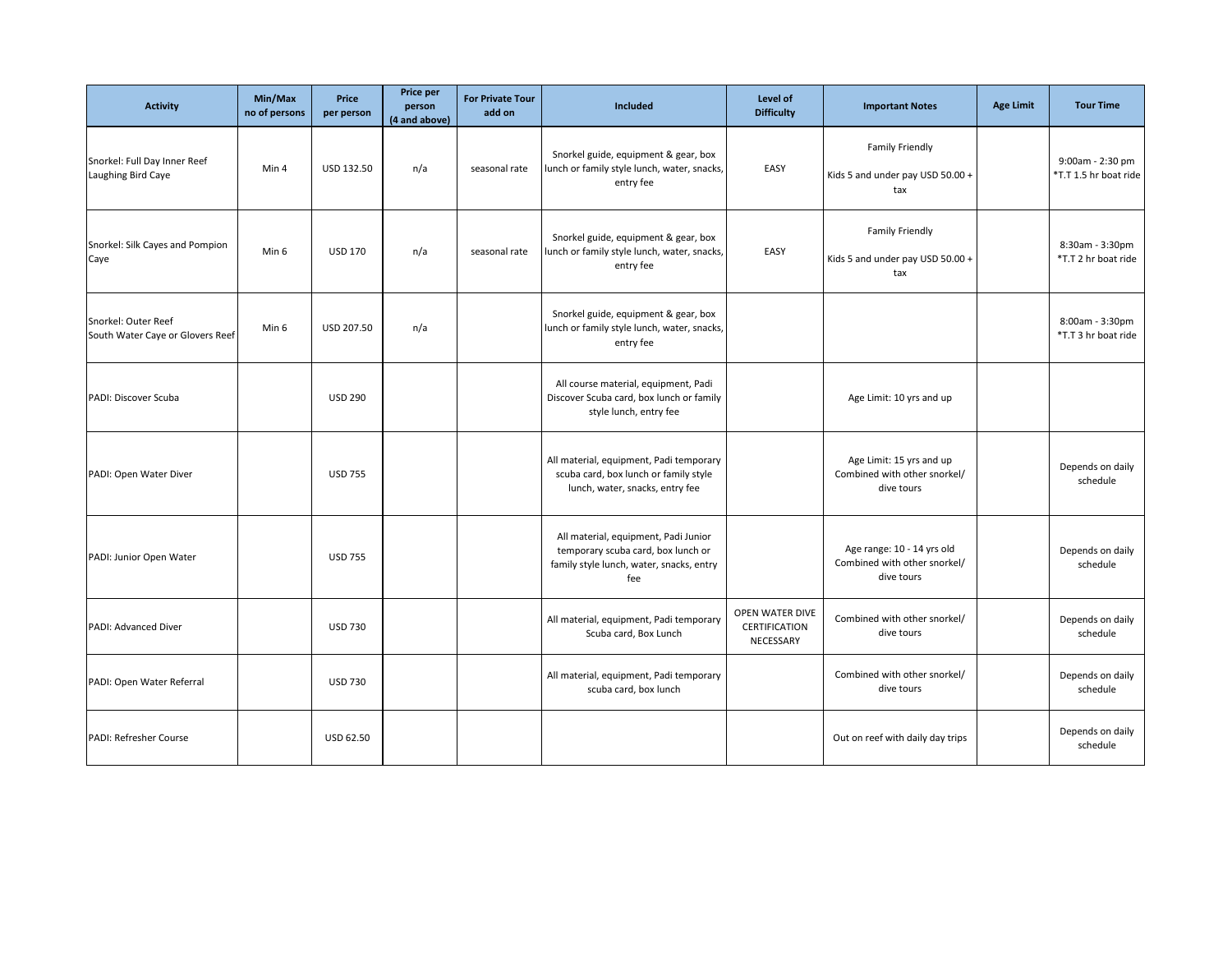| <b>Activity</b>                                     | Min/Max<br>no of persons                                | Price<br>per person            | <b>Price per</b><br>person<br>(4 and above) | <b>For Private Tour</b><br>add on | Included                                                                                    | Level of<br><b>Difficulty</b> | <b>Important Notes</b>                                      | <b>Age Limit</b> | <b>Tour Time</b>                                               |
|-----------------------------------------------------|---------------------------------------------------------|--------------------------------|---------------------------------------------|-----------------------------------|---------------------------------------------------------------------------------------------|-------------------------------|-------------------------------------------------------------|------------------|----------------------------------------------------------------|
| Trolling the Reef: Half day                         | Max 4                                                   | <b>USD 345</b><br>for the boat | n/a                                         |                                   | Guide, snacks, equipment, Fishing License                                                   |                               | 23 feet boat                                                |                  | 7:00am - 11:00am<br>*T.T 2 hr inner reef<br>boat ride          |
| Trolling the Reef: Full day                         | Max 4                                                   | <b>USD 590</b>                 | n/a                                         |                                   | Guide, box lunch or family lunch for 4<br>persons, fishing license                          |                               | 23 feet boat                                                |                  | 7:00am - 4:00pm<br>*T.T 2 hr inner reef<br>boat ride           |
| Salt Water Fly Fishing                              | Max 2                                                   | USD 590 for<br>the boat        | n/a                                         |                                   | Guide, all fishing gears, box lunch, fishing<br>license                                     |                               | Option to bring your own gear                               |                  | 7:00am - 4:00pm<br>*T.T 2 hr boat ride -<br>Flats              |
| Salt Water Deep Sea Fishing                         | Varies depending on boat,<br>group size and availabilty |                                |                                             |                                   | All fishing gear, Lunch, fishing license                                                    |                               |                                                             |                  | *T.T 3 Hrs boat ride<br>open water                             |
| Yoga                                                | Min 2<br>Max 10                                         | <b>USD 30</b>                  |                                             |                                   |                                                                                             |                               | Based on availability of yoga<br>instructor                 |                  |                                                                |
| Sunset Cruise                                       | Min 2<br>Max 6                                          | USD 275 per<br>couple          | Add USD 50 pp<br>for 3 or more              | USD 150 per boat                  | Snacks, 1 bottle of red or white house<br>wine                                              | EASY                          | Family friendly<br>Please pre-book prior to arrival         |                  | 4:30pm - 6:00pm                                                |
| Sunset Cruise in Dolce Vitta (1951<br>Chirs Chraft) | Max 2                                                   | <b>USD 450</b>                 | n/a                                         | n/a                               | 2 Happy Hour Cocktails per guest, Cheese<br>platter, 1 bottle of red or white house<br>wine | EASY                          | Recommended for couples<br>Please pre-book prior to arrival |                  | 4:30pm - 6:00pm                                                |
| Manatee Watch                                       | Min 2                                                   | <b>USD 60</b>                  | n/a                                         | <b>USD 100</b>                    | Snacks                                                                                      | EASY                          | Family friendly<br>Weather dependent                        |                  | 2:00pm - 3:30pm                                                |
| Guided Lagoon Kayaking                              | Min 2                                                   | <b>USD 60</b>                  |                                             |                                   |                                                                                             | MODERATE                      | Family friendly                                             |                  | Time depends on<br>guide availability.<br>inquire at frontdesk |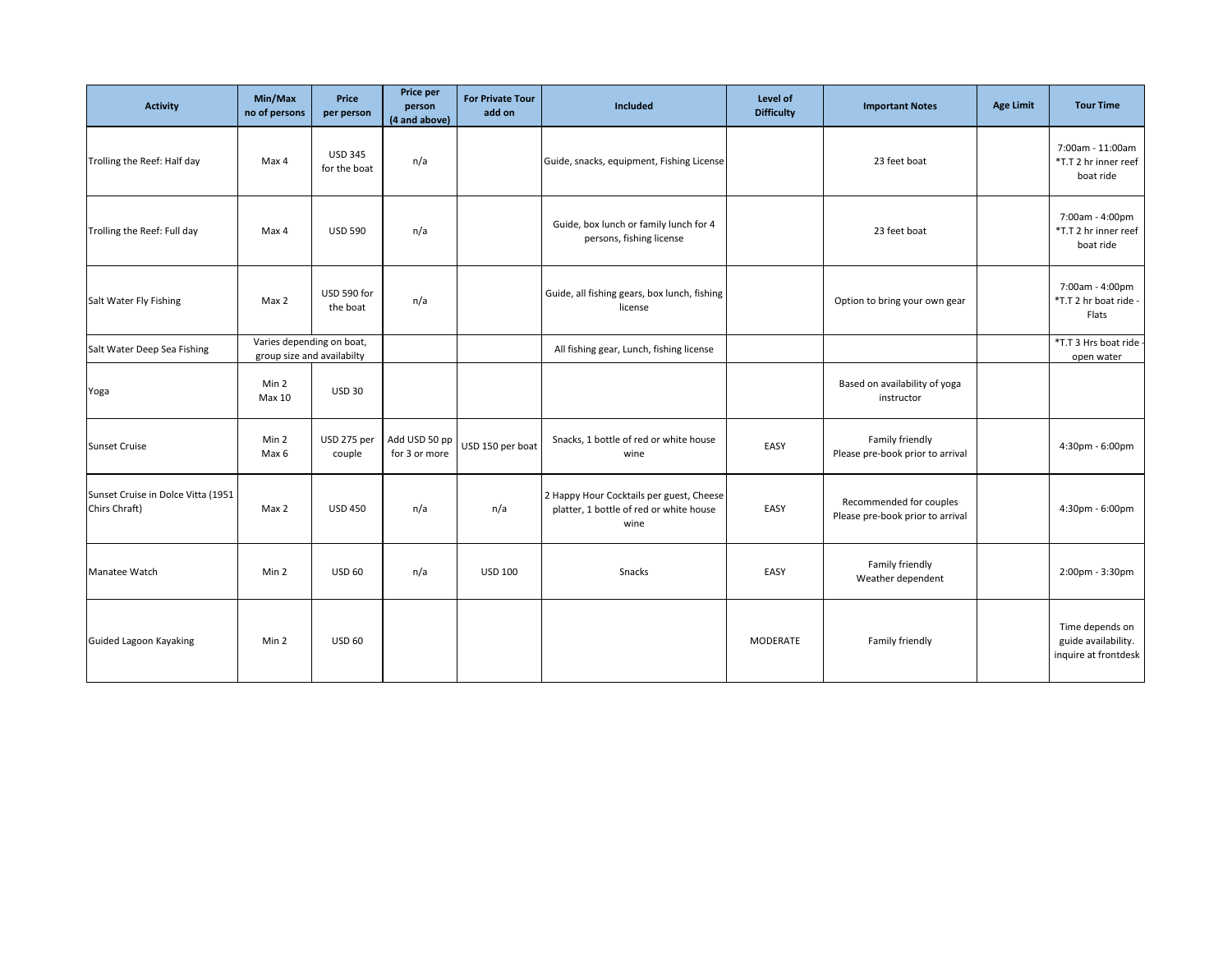| <b>Activity</b>                                            | Min/Max<br>no of persons | Price<br>per person | Price per<br>person<br>(4 and above) | <b>For Private Tour</b><br>add on            | Included                                | Level of<br><b>Difficulty</b> | <b>Important Notes</b>                                                                                           | <b>Age Limit</b> | <b>Tour Time</b>                                                |
|------------------------------------------------------------|--------------------------|---------------------|--------------------------------------|----------------------------------------------|-----------------------------------------|-------------------------------|------------------------------------------------------------------------------------------------------------------|------------------|-----------------------------------------------------------------|
| Bocawina: Half Day Zipline                                 | Min 2                    | <b>USD 170</b>      | <b>USD 145</b>                       | USD 75 (private<br>vehicle transfer<br>only) | Guide, snacks, equipment & entry fee    | <b>MODERATE</b>               | Family friendly<br>Min weight: 80lbs.<br>Children under 80 pounds must<br>zipline with a guide<br>Max waist: 42" |                  | 7:30am - 12:30pm<br>or<br>12:30pm - 5:30pm<br>*T.T 2.5 hr drive |
| Bocawina: Zipline & Antelope<br><b>Waterfall Rapelling</b> | Min 2                    | <b>USD 300</b>      | <b>USD 260</b>                       | <b>USD 75</b>                                | Guide, box lunch, equipment & entry fee | <b>EXTREME</b>                | Min Weight: 100 lbs<br>Max waist: 42"                                                                            |                  | 7:30am - 4:00pm<br>* T.T 2.5 hr drive                           |
| Bocawina: Zipline & Bocawina<br><b>Waterfall Rapelling</b> | Min 2                    | <b>USD 240</b>      | <b>USD 220</b>                       | <b>USD 75</b>                                | Guide, box lunch, equipment & entry fee |                               | Family Friendly<br>Min Weight: 80 lbs<br>Max waist: 42"<br>The waterfall is seasonal                             |                  | 7:30am - 3:00pm<br>* T.T 2.5 hr drive                           |
| Mayan Sky: Zipline and River<br>Tubing                     | Min 2                    | <b>USD 235</b>      | <b>USD 215</b>                       |                                              | Guide, box lunch, equipment & entry fee | <b>MODERATE</b>               | Age Limit: 5 yrs and up for zipline<br>Max Waist: 42"                                                            |                  | 8:00am-12:30pm<br>or<br>1:00pm -5:00pm<br>*T.T 1.5 hr drive     |
| Mayan Sky: Zipline and Swimming<br>in Waterfall            | Min 2                    | <b>USD 195</b>      | <b>USD 175</b>                       |                                              | Guide, box lunch, equipment & entry fee | MODERATE                      | Age Limit: 5 yrs and up for zipline<br>Max Waist: 42"                                                            |                  | 8:00am-12:30pm<br>or<br>1:00pm -5:00pm<br>*T.T 1.5 hr drive     |
| Zipline & St. Herman's Cave<br>Tubing                      | Min 2                    | <b>USD 300</b>      | <b>USD 280</b>                       | <b>USD 75</b>                                | Guide, box lunch, equipment & entry fee | EASY<br>MODERATE              | Age Limit: 5 yrs and up<br>Max Waist: 42"<br>Min Height: 3.5 feet                                                |                  | 7:30am - 5:00pm<br>*T.T 3.5 hr drive                            |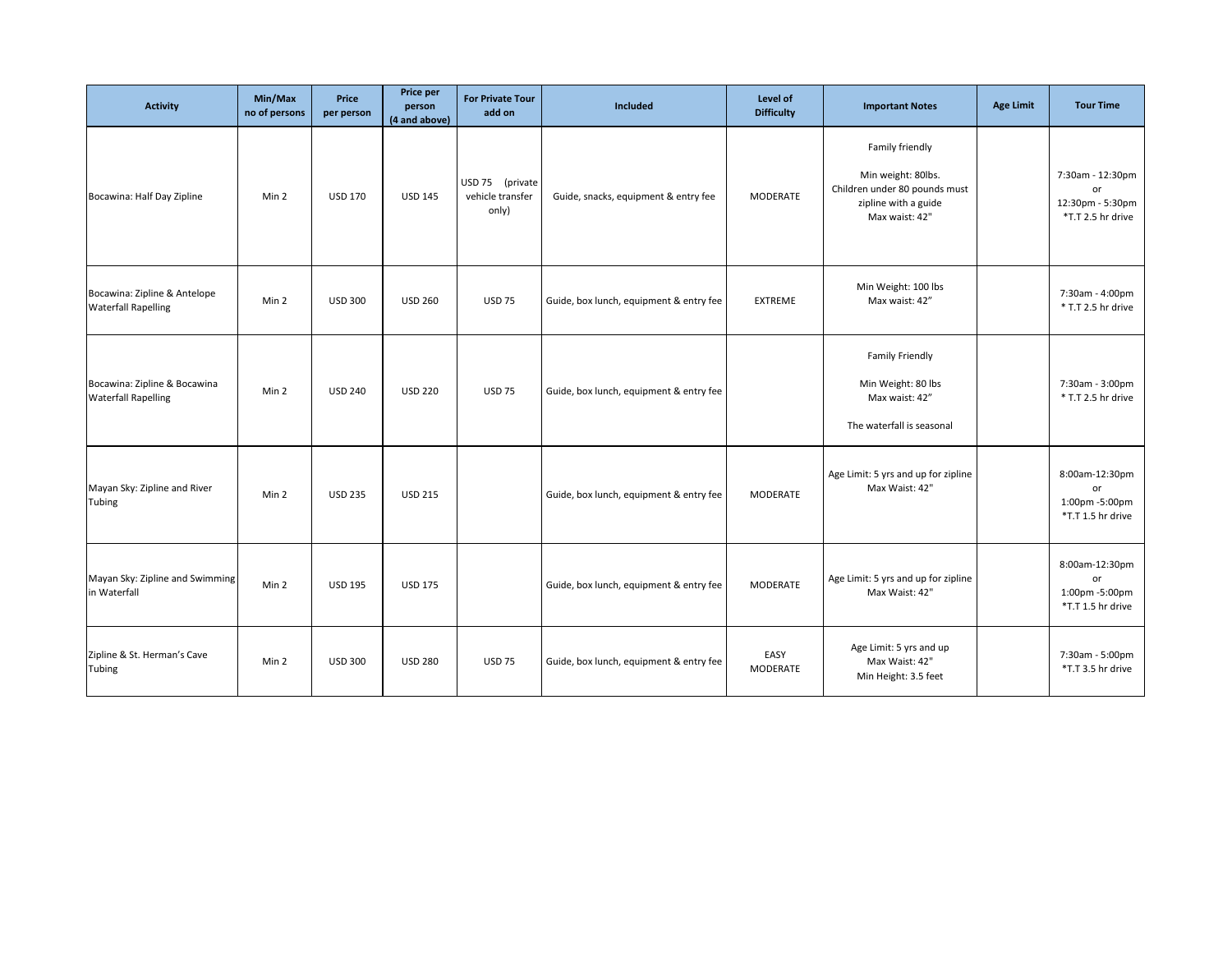| <b>Activity</b>                                                                                   | Min/Max<br>no of persons | <b>Price</b><br>per person | Price per<br>person<br>(4 and above) | <b>For Private Tour</b><br>add on | Included                                                                       | Level of<br><b>Difficulty</b> | <b>Important Notes</b>                                              | <b>Age Limit</b> | <b>Tour Time</b>                     |
|---------------------------------------------------------------------------------------------------|--------------------------|----------------------------|--------------------------------------|-----------------------------------|--------------------------------------------------------------------------------|-------------------------------|---------------------------------------------------------------------|------------------|--------------------------------------|
| Organic Chocolate Farm & Mayan<br>Cultural Experience/<br>Natural Spring Tubing in Punta<br>Gorda | Min 2                    | <b>USD 220</b>             | <b>USD 190</b>                       | <b>USD 100</b>                    | Guide, equipment, local lunch & entry fee                                      | EASY<br>MODERATE              |                                                                     |                  | 8:00am - 5:00pm<br>*T.T 3.5 hr drive |
| Organic Chocolate Farm Tour &<br>Swimming in Waterfall                                            | Min 2                    | <b>USD 150</b>             | <b>USD 120</b>                       |                                   | Guided tour & picnic lunch at waterfall or<br>traditional lunch at Maya Center | EASY                          | Family Friendly<br>Must be prebooked and subject to<br>availability |                  | $9:00am - 2:00pm$<br>*T.T 1 hr drive |
| Nim Li Punit<br>and/or<br>Lubaantun<br>and<br>Maya Cultural Experience                            | Min 2                    | <b>USD 155</b>             | <b>USD 125</b>                       | <b>USD 100</b>                    | Guide, local lunch, entry fee                                                  | EASY                          |                                                                     |                  | 8:00am - 4:30pm<br>*T.T 3.5 hr drive |
| Nim Li Punit<br>and/or<br>Lubaantun<br>and<br><b>Blue Creek Cave</b>                              | Min 2                    | <b>USD 160</b>             | <b>USD 130</b>                       | <b>USD 100</b>                    | Guide, local lunch, equipment, entry fee                                       | MODERATE<br><b>EXTREME</b>    |                                                                     |                  | 8:00am - 5:00pm<br>*T.T 3.5 hr drive |
| Nim Li Punit<br>and/or<br>Lubaantun<br>and<br>Rio Blanco Waterfalls                               | Min 2                    | <b>USD 160</b>             | <b>USD 130</b>                       | <b>USD 100</b>                    | Guide, local lunch, entry fee                                                  | EASY                          |                                                                     |                  | 8:00am - 4:00pm<br>*T.T 3.5 hr drive |
| Cockscomb Basin Wildlife<br>Sanctuary & Jaguar Preserve                                           | Min 2                    | <b>USD 115</b>             | <b>USD 85</b>                        | <b>USD 100</b>                    | Guide, picnic lunch, tubes, entry fee                                          | MODERATE<br>EXTREME           | River tubing is seasonal                                            |                  | 8:00am - 3:30pm<br>*T.T 2.5 hr drive |
| Cockscomb Basin Wildlife<br>Sanctuary & Jaguar Preserve<br>and<br>Chocolate Making experience     | Min 2                    | <b>USD 155</b>             | <b>USD 125</b>                       | <b>USD 100</b>                    | Guide, picnic lunch, tubes, entry fee                                          | MODERATE<br>EXTREME           | River Tubing is seasonal                                            |                  | 8:00am -4:30pm<br>*T.T 2.5 hr drive  |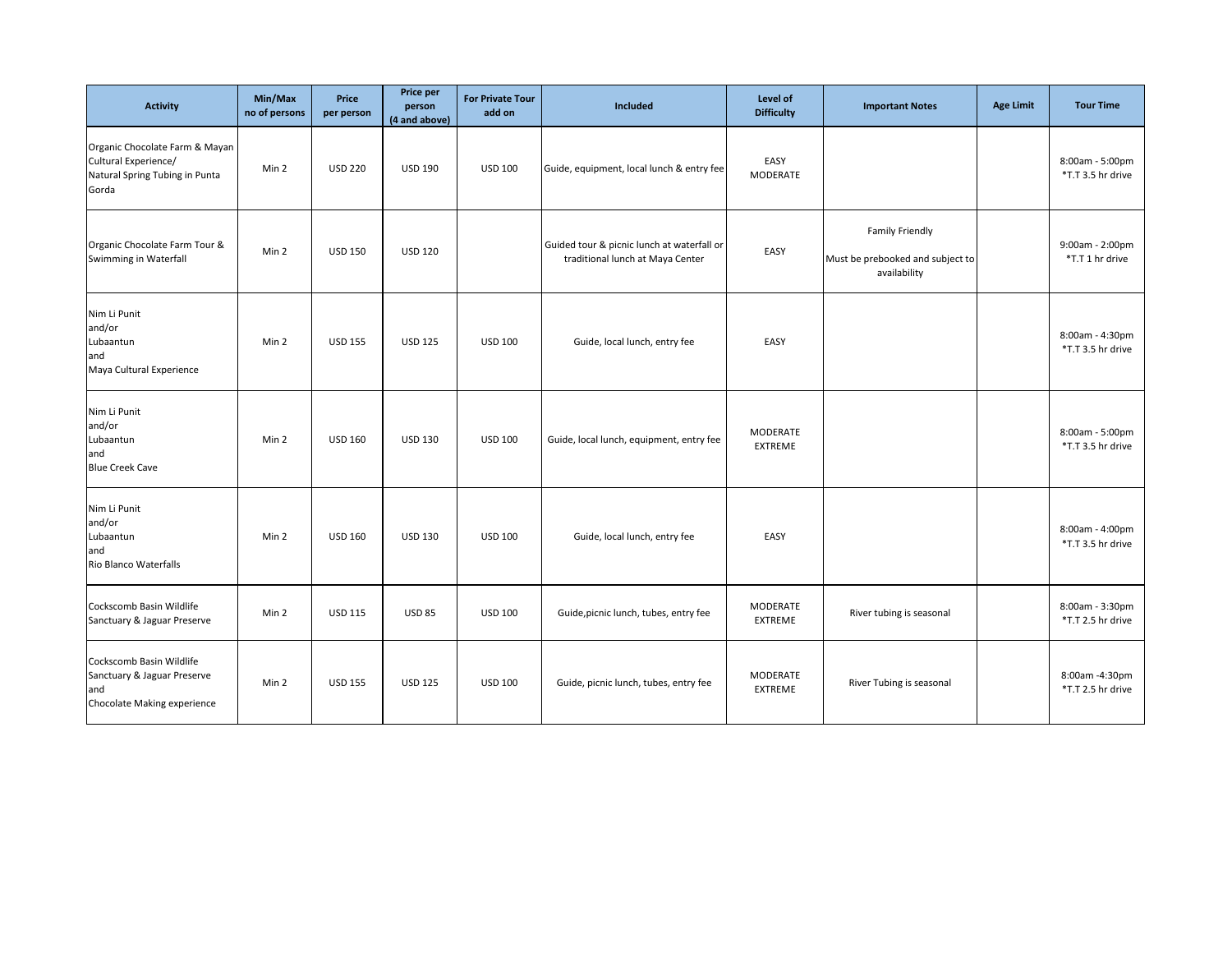| <b>Activity</b>                                                                                                | Min/Max<br>no of persons | Price<br>per person | Price per<br>person<br>(4 and above) | <b>For Private Tour</b><br>add on | Included                                                                      | Level of<br><b>Difficulty</b> | <b>Important Notes</b>                                              | <b>Age Limit</b> | <b>Tour Time</b>                                             |
|----------------------------------------------------------------------------------------------------------------|--------------------------|---------------------|--------------------------------------|-----------------------------------|-------------------------------------------------------------------------------|-------------------------------|---------------------------------------------------------------------|------------------|--------------------------------------------------------------|
| Sunset Hike in Cockscomb Basin<br><b>Wildlife Sanctuary</b>                                                    | Min 2                    | <b>USD 180</b>      | <b>USD 155</b>                       | <b>USD 100</b>                    | Guide, snacks, wine, entry fee                                                | MODERATE                      |                                                                     |                  | 2:00pm - 9:00pm<br>*T.T 2.5 hr drive                         |
| ATM                                                                                                            | Min 4                    | <b>USD 265</b>      | n/a                                  | <b>USD 500</b>                    | Guide, box lunch, equipment, entry fee                                        | <b>EXTREME</b>                | Age Limit: 11 yrs and up<br>Min Height: 48" tall                    |                  | Collective or private<br>5:00am - 4:00pm<br>* T.T 5 hr drive |
| Xunantunich<br>and<br>Cahal Pech Tour                                                                          | Min 4                    | <b>USD 160</b>      | n/a                                  | <b>USD 100</b>                    | Guide, local lunch, entry fee                                                 | EASY<br><b>MODERATE</b>       |                                                                     |                  | 7:30am -5:00pm<br>*T.T 5 hr drive                            |
| Monkey River Wildlife Adventure                                                                                | Min 2                    | <b>USD 90</b>       | <b>USD 90</b>                        | USD 150 per<br>person             | Guide and local lunch                                                         | EASY                          |                                                                     |                  | *T.T 1.5 hr boat ride                                        |
| Garifuna "Betta Belize It" Cultural<br>Experience                                                              | Min 4                    | <b>USD 195</b>      | <b>USD175</b>                        | <b>USD100</b>                     | Short kayak tour, local lunch and all<br>materials for cultural presentations | EASY                          | Family friendly                                                     |                  | 7:30am - 4:00pm<br>*T.T 2.5 hr drive                         |
| <b>Helicopter Tours</b>                                                                                        |                          |                     |                                      |                                   | Please enquire with Concierge on the different options and pricing            |                               |                                                                     |                  | Depends on<br>availability                                   |
| Cave Tubing at Ian Anderson<br>Caves Branch                                                                    | Min 2                    | <b>USD 215</b>      | <b>USD 190</b>                       | <b>USD 75</b>                     | Guide, lunch, equipment & entry fee                                           | MODERATE<br><b>EXTREME</b>    | Age Limit: 7 yrs and up                                             |                  | 6:30am - 4:30 pm<br>*T.T 3.5 hr drive                        |
| <b>Horseback Riding</b>                                                                                        | Min 2                    | <b>USD 135</b>      | <b>USD 125</b>                       | on request                        |                                                                               | EASY                          | Age Limit: 12 yrs and up<br>Box lunch optional at addition<br>cost. | 12 years         | *T.T 2 hr drive                                              |
| Full Day Birding:<br>Cockscomb & Placencia Lagoon<br>or<br>Sittie River & Hopkins<br>or<br>Bocawina & Red Bank | Min 2                    | <b>USD 150</b>      | n/a                                  | n/a                               | Includes continental breakfast & box<br>lunch                                 | EASY                          | Family friendly                                                     |                  | 5:30am - 3:00pm<br>*T.T 2.5 hr drive                         |